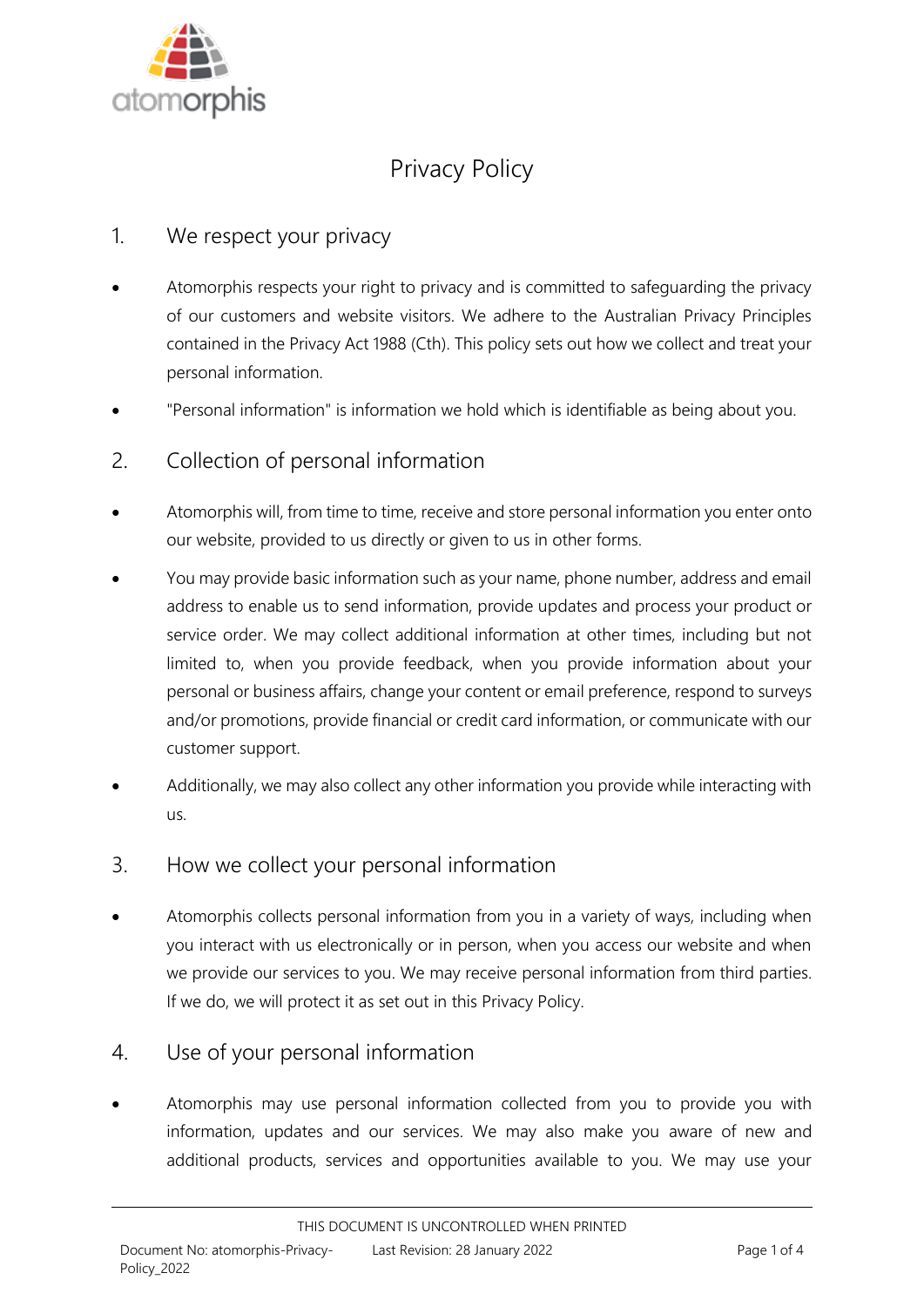

personal information to improve our products and services and better understand your needs.

- Atomorphis may contact you by a variety of measures including, but not limited to telephone, email, sms or mail.
- 5. Disclosure of your personal information
- We may disclose your personal information to any of our employees, officers, insurers, professional advisers, agents, suppliers or subcontractors insofar as reasonably necessary for the purposes set out in this Policy. Personal information is only supplied to a third party when it is required for the delivery of our services.
- We may from time to time need to disclose personal information to comply with a legal requirement, such as a law, regulation, court order, subpoena, warrant, in the course of a legal proceeding or in response to a law enforcement agency request.
- We may also use your personal information to protect the copyright, trademarks, legal rights, property or safety of Atomorphis, www.atomorphis.com, its customers or third parties.
- Information that we collect may from time to time be stored, processed in or transferred between parties located in countries outside of Australia.
- If there is a change of control in our business or a sale or transfer of business assets, we reserve the right to transfer to the extent permissible at law our user databases, together with any personal information and non-personal information contained in those databases. This information may be disclosed to a potential purchaser under an agreement to maintain confidentiality. We would seek to only disclose information in good faith and where required by any of the above circumstances.
- By providing us with personal information, you consent to the terms of this Privacy Policy and the types of disclosure covered by this Policy. Where we disclose your personal information to third parties, we will request that the third party follow this Policy regarding handling your personal information.

# 6. Security of your personal information

• Atomorphis is committed to ensuring that the information you provide to us is secure. In order to prevent unauthorised access or disclosure, we have put in place suitable physical, electronic and managerial procedures to safeguard and secure information and protect it from misuse, interference, loss and unauthorised access, modification and disclosure.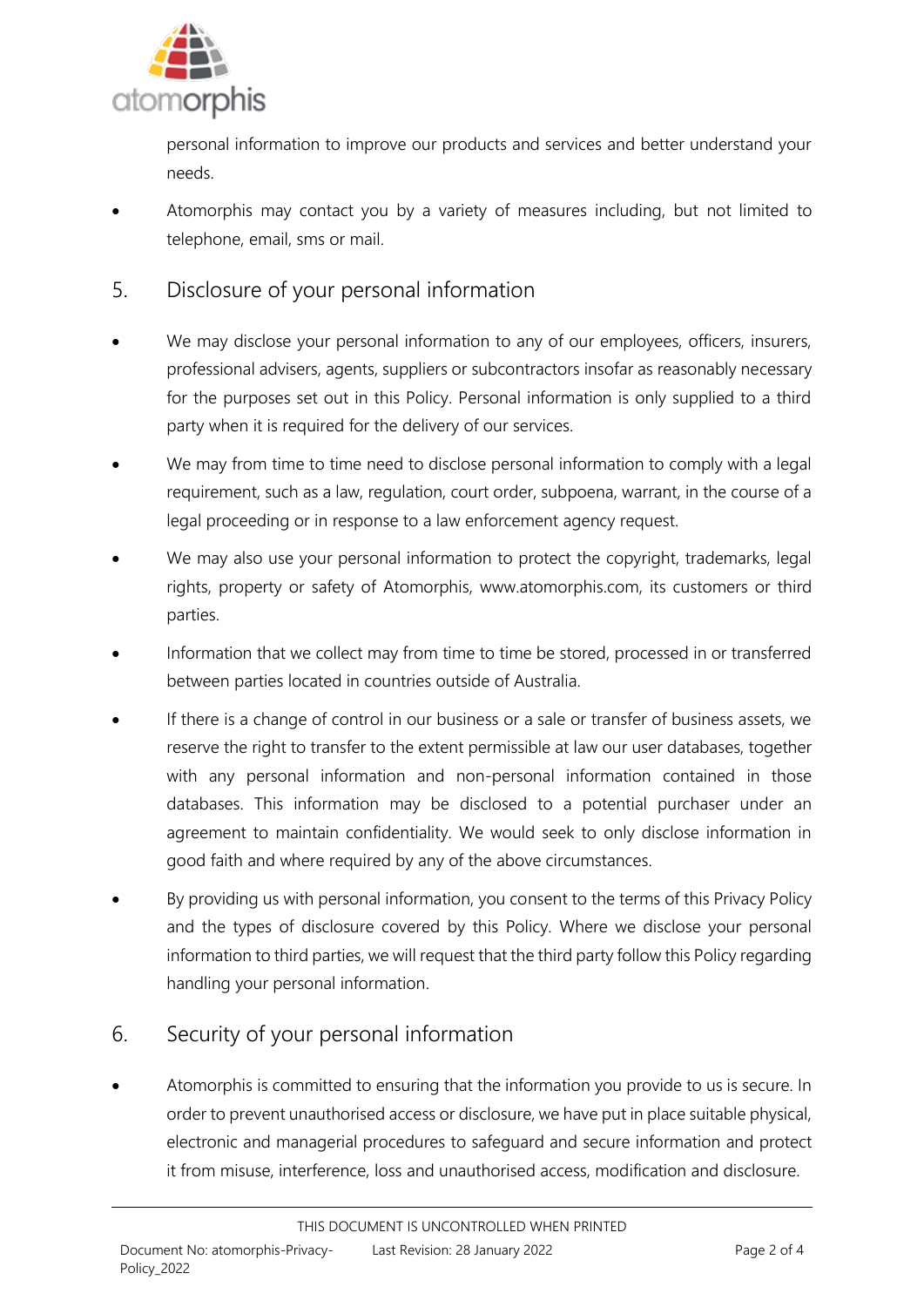

The transmission and exchange of information is carried out at your own risk. We cannot guarantee the security of any information that you transmit to us, or receive from us. Although we take measures to safeguard against unauthorised disclosures of information, we cannot assure you that personal information that we collect will not be disclosed in a manner that is inconsistent with this Privacy Policy.

## 7. Access to your personal information

- You may request details of personal information that we hold about you in accordance with the provisions of the Privacy Act 1988 (Cth). A small administrative fee may be payable for the provision of information. If you would like a copy of the information, which we hold about you or believe that any information we hold on you is inaccurate, out of date, incomplete, irrelevant or misleading, please email us at info@atomorphis.com.
- We reserve the right to refuse to provide you with information that we hold about you, in certain circumstances set out in the Privacy Act.

### 8. Complaints about privacy

If you have any complaints about our privacy practises, please feel free to send in details of your complaints to 19/162 Colin St, West Perth, Western Australia, 6005. We take complaints very seriously and will respond shortly after receiving written notice of your complaint.

#### 9. Changes to privacy

Please be aware that we may change this Privacy Policy in the future. We may modify this Policy at any time, in our sole discretion and all modifications will be effective immediately upon our posting of the modifications on our website or notice board. Please check back from time to time to review our Privacy Policy.

#### 10. Website

a. When you visit our website

When you come to our website (www.atomorphis.com) we may collect certain information such as browser type, operating system, website visited immediately before coming to our site, etc. This information is used in an aggregated manner to analyse how people use our site, such that we can improve our service.

b. Cookies